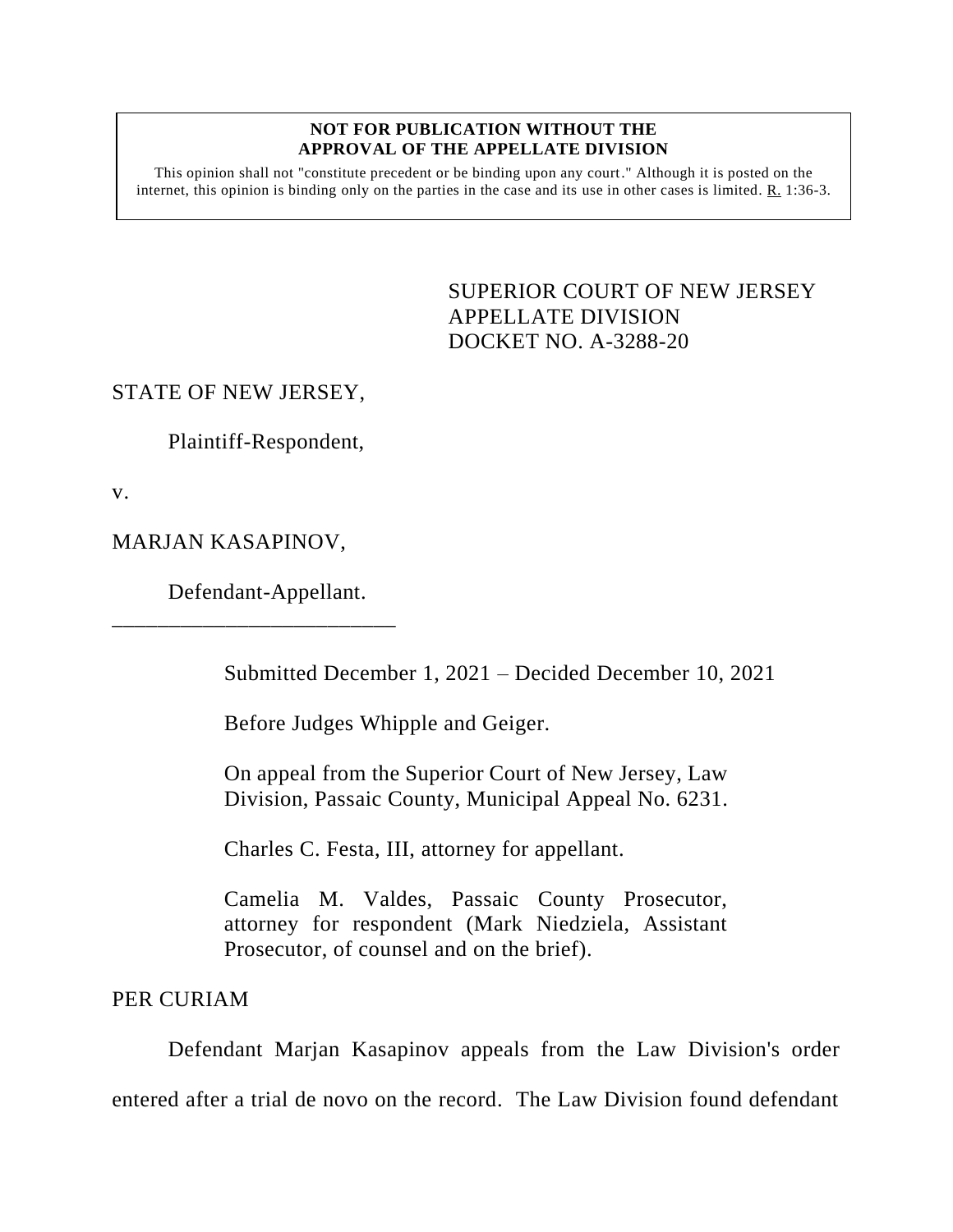guilty of driving while intoxicated (DWI), N.J.S.A. 39:4-50(a). Defendant contends the State did not prove operation of the vehicle. We reject this argument because it is inconsistent with well-established precedent and affirm.

The parties stipulated to the following facts except operation of the vehicle. While on patrol on April 15, 2019, Detective Richard DiZenzo of the Woodland Park Police Department responded to a motor vehicle accident at 12:33 a.m. and arrived at the scene in about one minute. DiZenzo observed a 1998 Toyota Corolla that had struck a legally parked vehicle and was blocking the lane of travel.

The Toyota sustained significant front-end damage. Its engine was still running. Both front seat airbags had deployed. From the driver's side, DiZenzo observed a single occupant, later identified as the defendant, "hunched over" in the driver's seat. Defendant's eyes were glassy, bloodshot, and dilated. There was blood, minor lacerations, and red marks on defendant's hands. DiZenzo radioed for medical assistance.

While waiting for the ambulance to arrive, defendant indicated to DiZenzo that he was okay. While speaking with defendant, DiZenzo noticed defendant's "speech was slurred, and there was a strong odor of alcoholic beverage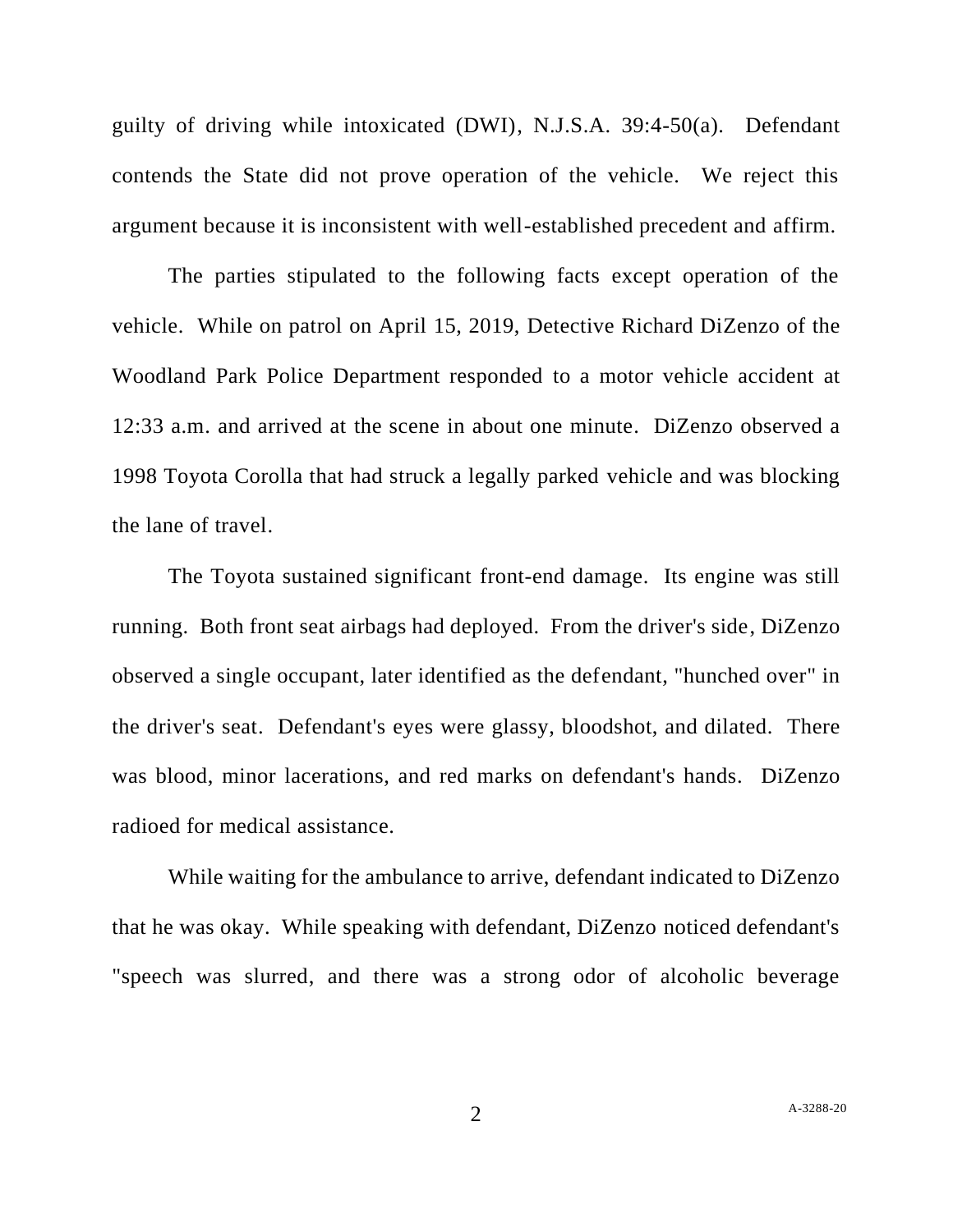emanating from his breath." Defendant stated his credentials were in the vehicle. Defendant was identified after he produced an identification card.

DiZenzo rode with defendant in the ambulance and continued to question him while en route to the hospital. Defendant identified the license found in the Toyota as his brother's. Defendant admitted he had been drinking that night. When asked if he had been drinking, defendant replied, "yes, a little." When asked how many drinks he had, defendant replied, "if I tell you three, you'll assume six," as he winked and laughed.

DiZenzo did not observe any other individuals in the area when he arrived on scene and did not see anyone exit the Toyota while he parked and exited his police vehicle. The only person besides defendant present at the scene was the owner of the parked car.

At the hospital, DiZenzo placed defendant under arrest for DWI and subsequent served him with a complaint-summons for DWI.<sup>1</sup> Defendant consented to having his blood drawn. Defendant suffered a head injury but was treated and released from the emergency department. When asked whether someone could come to sign a Potential Liability form, defendant told DiZenzo

<sup>1</sup> Defendant was also charged with careless driving, N.J.S.A. 39:4-97, and driving while suspended, N.J.S.A. 39:3-40. These charges were dismissed on motion of the State after defendant was found guilty of DWI.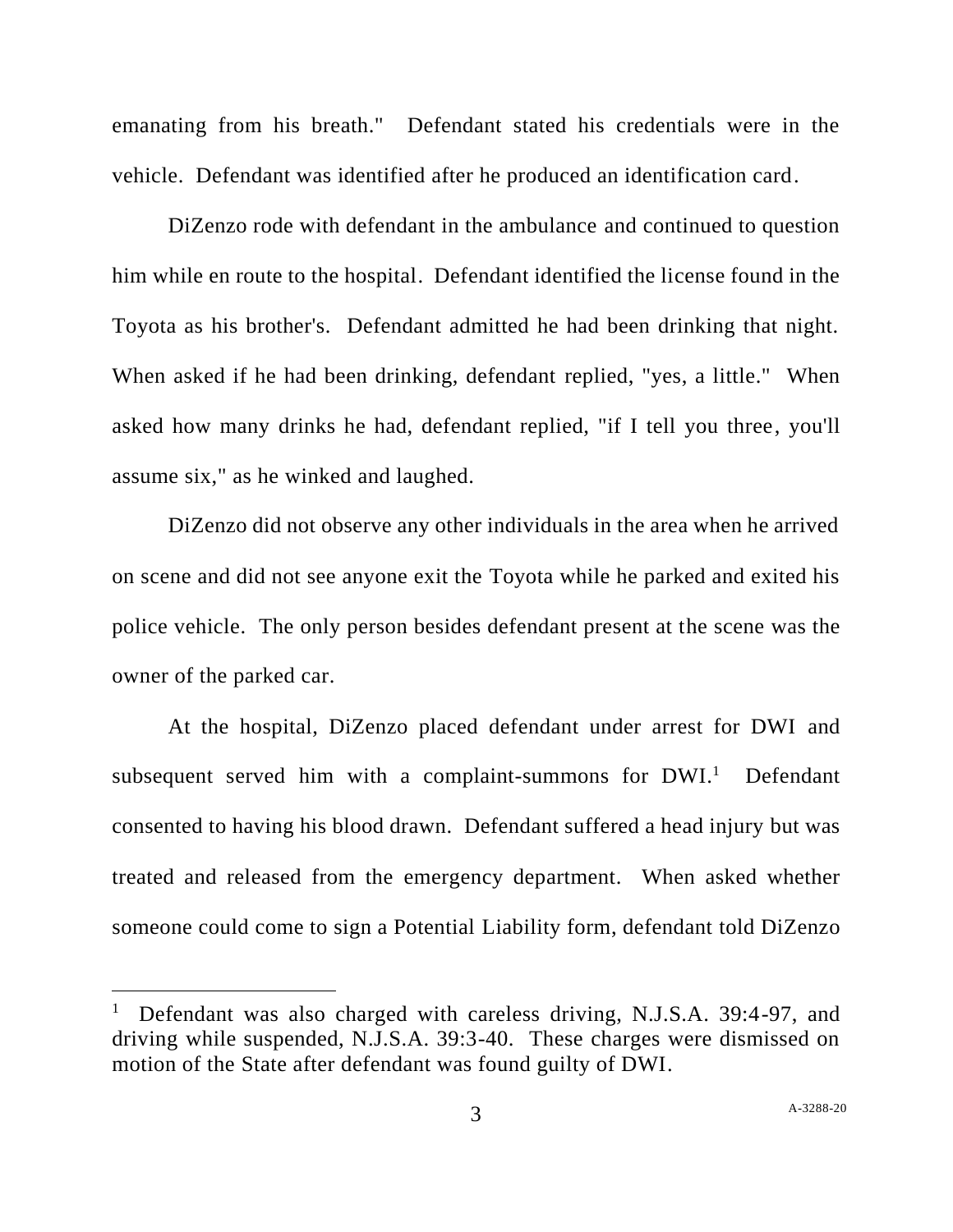that no one could be contacted because his brother was out of the country, and he could not think of anyone else to contact.

DiZenzo determined that the Toyota was registered to defendant's brother, Ilija Kasapinov. Defendant did not tell DiZenzo before or after he was arrested that someone else had been driving the Toyota.

After the State rested, defendant moved for an acquittal based on a lack of evidence. The judge denied the motion, finding enough evidence to conclude, based on a totality of the circumstances, that DiZenzo had probable cause to arrest defendant for DWI.

Defendant testified that prior to the accident, he was at a bar from about 9:00 p.m. to 10:00 p.m. to celebrate his birthday with his brother, who resided with defendant in Paterson, and friends. Defendant testified that his brother owned the Toyota and drove it that night. Defendant stated that he "drank beer" and "a couple of shots" before leaving the bar around midnight.

Defendant testified that after leaving the bar, his brother was driving the car home and defendant was in the passenger seat. His brother lost control of the vehicle causing defendant to hit his head on the door and the airbags to deploy. After the crash, his brother suggested they both leave the vehicle, but when he tried to exit the automobile, defendant was unable to open the right-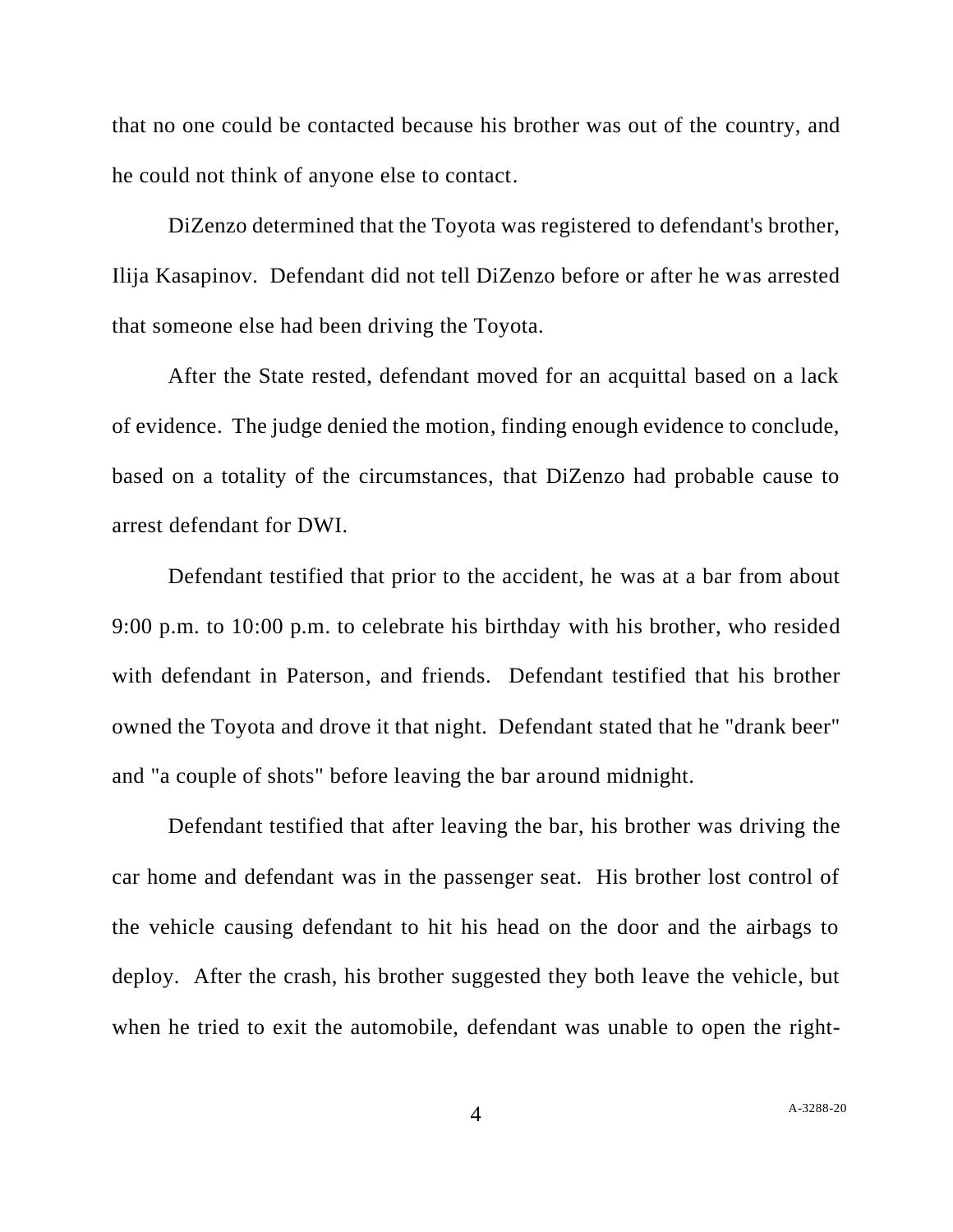side door due to the damage. When he tried to move to the other side to get out, he struggled with the deployed air bag, ended up in the driver's seat, and passed out. Defendant claimed that his brother left the vehicle to find help.

Defendant did not recall any conversations with DiZenzo at the hospital. When asked if he ever drove Ilija's car and if he drove it the night of the accident, he said "no" and that he never drove that car. He had his own cars.

Defendant contested operation, contending his brother was driving the Toyota. He claimed that after his brother retired, he returned to Macedonia later in April 2018, and was unable to return to speak to the police or testify.

When asked why he did not go to the police and tell them his brother was driving the Toyota that night, defendant stated: "Because he's my brother, I wanted to protect him. And uh, why I am, you know, I am sort of the guilty one." On cross-examination, defendant testified that Ilija left the country ten days or two weeks after the accident and did not return.

Defendant attempted to clarify that when he told DiZenzo at the hospital that his brother was out of the country, he was referring to his brother Kiro, who resides in Macedonia. Defendant noted that Ilija always kept his driver's license, insurance card, and registration in the glove compartment.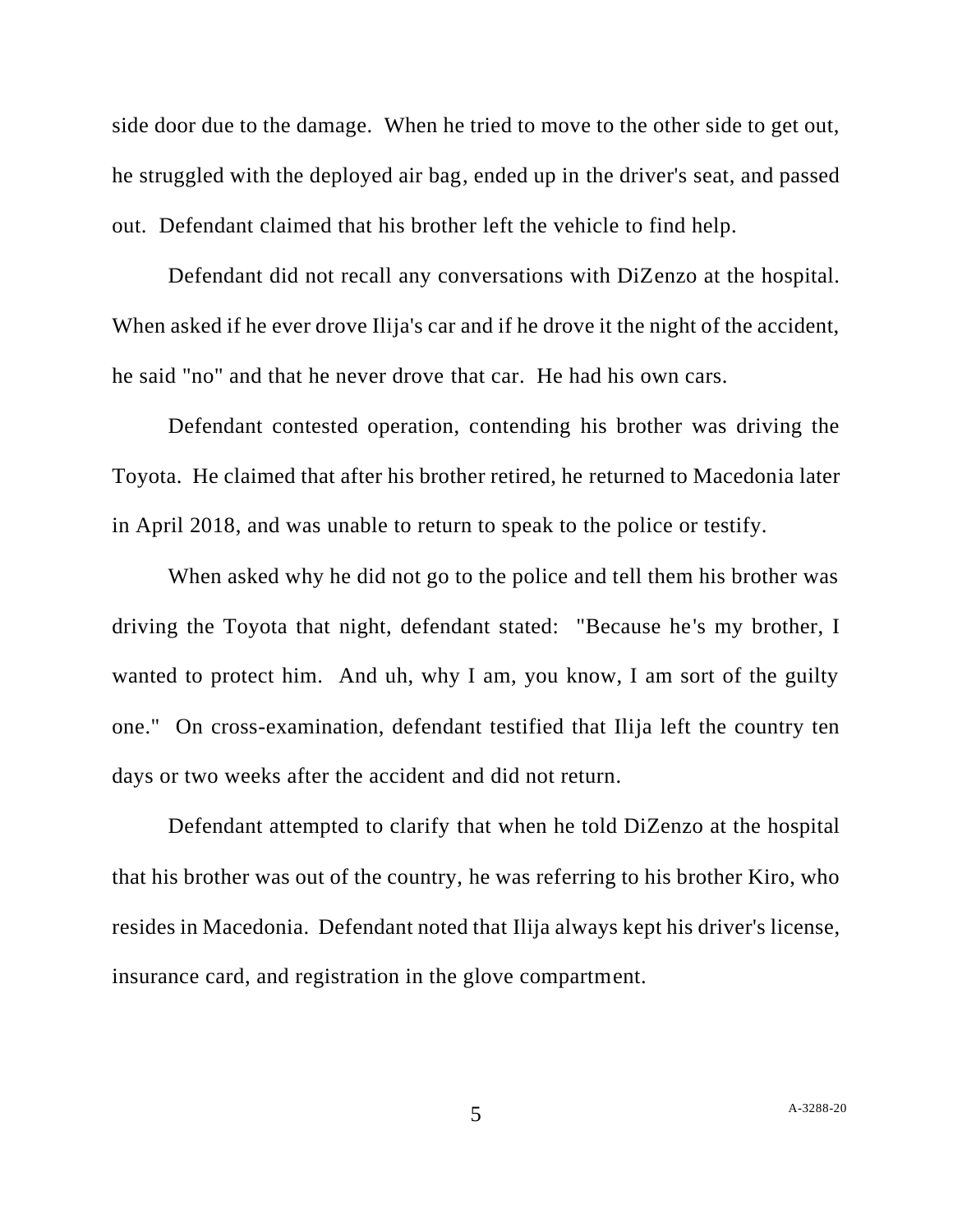Following summations, the municipal court judge issued an oral decision finding defendant guilty of DWI. She recounted the testimony in detail. The judge found DiZenzo to be credible. She specifically found his testimony that defendant was found behind the wheel with the motor running to be credible. In contrast, the municipal court judge found defendant to be "incredible at best," was not logical, and did not make sense.

The municipal court judge was not convinced by defendant's claim that he did not want his brother to be involved at the scene of the accident. She noted:

> [Defendant] said he didn't even know he was under arrest until he got the tickets in the mail a week to two weeks later. So[,] if he didn't even think he was under arrest, this [c]ourt is hard pressed to believe that he would not have A, indicated his brother was driving the vehicle, B, if he had such brotherly love, why he did not in any instance whatsoever express any concern about the welfare of his brother, since there was an accident that cost him such . . . alleged medical trauma.

The judge was also skeptical of defendant's testimony regarding his attempt to get out through the driver's side, finding it to be " a circuitous [] attempt . . . at pinning the blame on [his] brother, who he showed no concern whatsoever [for]" while talking to Dizenzo. She found defendant lacked credibility because he never spoke to the police about not operating the vehicle on the night of the accident.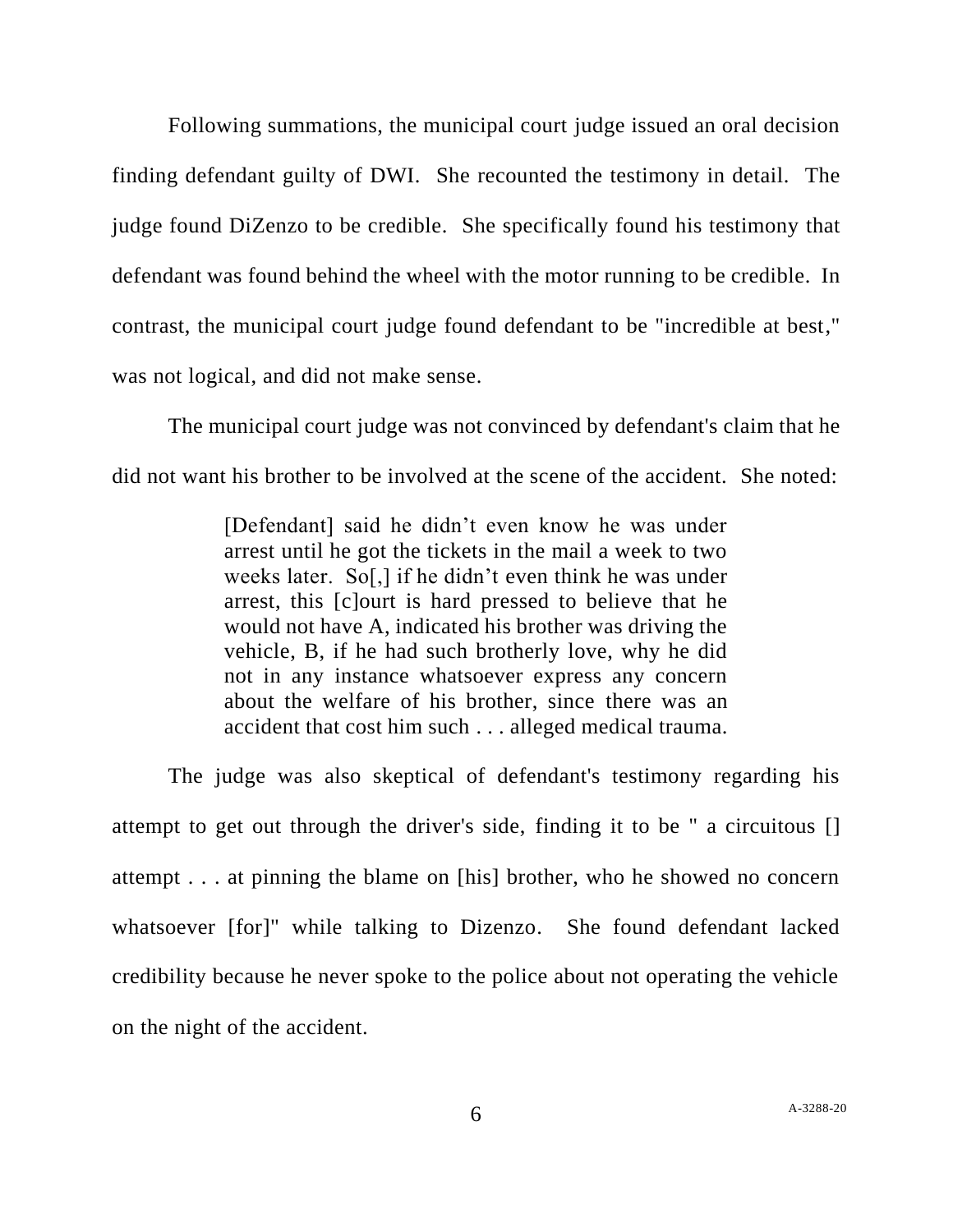The municipal court judge determined that the State proved operation beyond a reasonable doubt and found defendant guilty of DWI. Defendant was sentenced as a fourth DWI offender to a 180-day jail term, a ten-year loss of driving privileges, one-year interlock ignition device, \$1,000 fine, and penalties, surcharges, and costs.

Defendant appealed his conviction to the Law Division. On de novo review, the Law Division judge found defendant guilty of DWI, giving "due regard [to the municipal court judge's] credibility findings as she had the opportunity to see and hear the witnesses testify." The judge reasoned:

> Independently, I find the testimony of Detective DiZenzo credible. He was knowledgeable and straightforward. I find the testimony of defendant incredible. It was illogical, unreasonable, and selfserving. Defendant was injured as a result of the crash into a parked vehicle. In his condition, in addition to drinking alcohol, I do not believe that he crawled from the passenger's side to the driver's side with both air bags being deployed. I don't believe his statement that his brother Ilija was driving and ran off afterwards.

> I find defendant guilty beyond a reasonable doubt of operating a motor vehicle . . . while under the influence of alcohol. At the start of the trial . . . counsel stipulated that the only issue to be addressed was operation. Operation may be established by observation of the defendant in or out of the vehicle under circumstances indicating that the defendant had been driving while intoxicated. There is no doubt that an intoxicated and sleeping defendant behind the wheel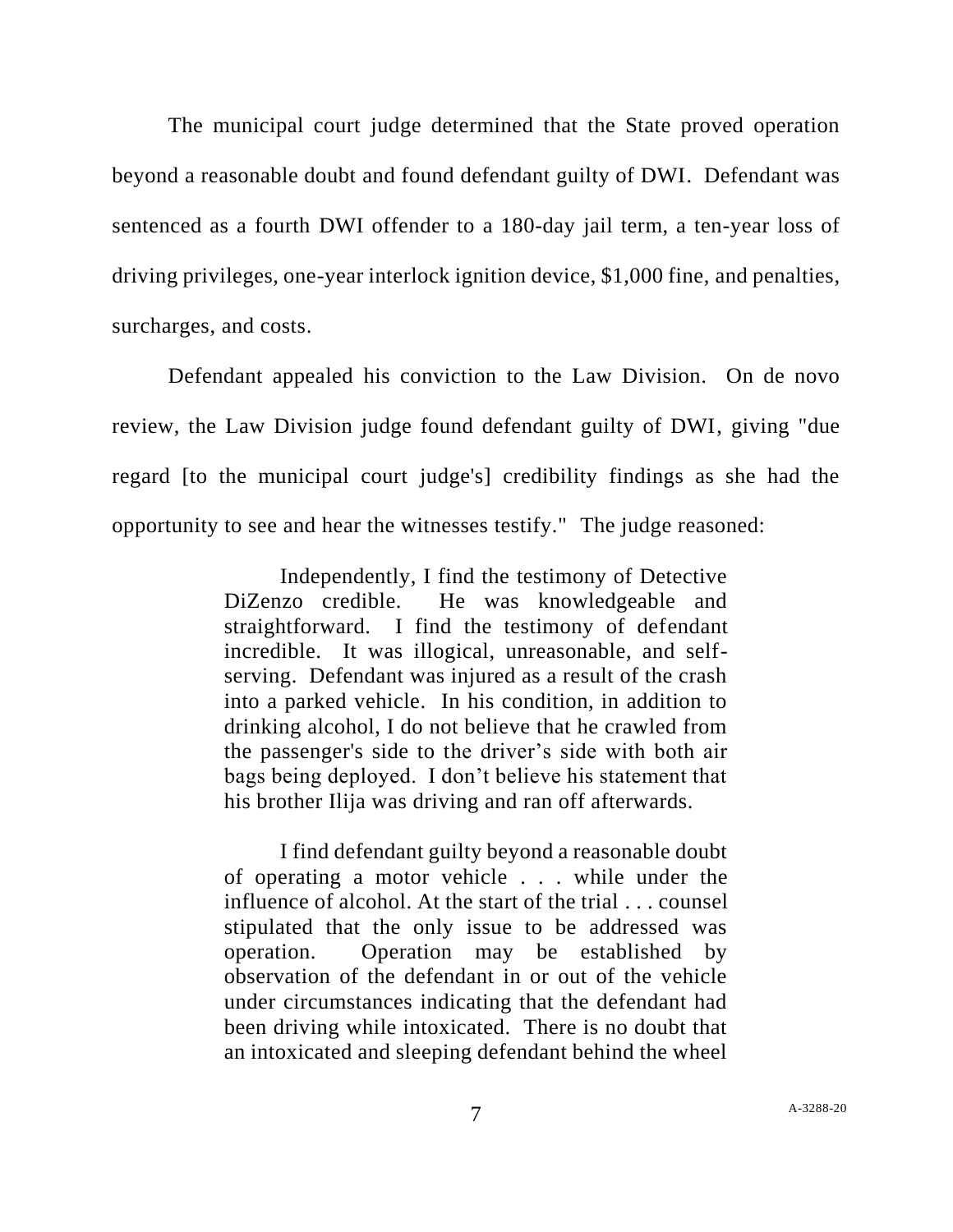of a motor vehicle with the engine running is operating the vehicle within the meaning of N.J.S.A. 39:4-50(a), even if the vehicle is not observed in motion . . . .

I find that defendant was operating this motor vehicle [on] April 15, 2019. He was observed by Detective DiZenzo shortly after the accident, sitting in the driver's seat with both air bags deployed with the engine running. No one else was in the vehicle in the surrounding area except for the owner of the parked car that was hit. Defendant's statements that he crawled from the passenger's side to the driver's side while both air bags were deployed and that his brother drove the vehicle . . . is unbelievable and not credible.

Detective DiZenzo testified that based upon his investigation, he concluded that the defendant was driving the vehicle. There's no doubt in my mind that he was driving the motor vehicle which caused the accident. I also find the defendant was intoxicated from the use of alcohol when he was driving. Defendant had a strong odor of alcohol coming from his breath when first observed by Detective DiZenzo, which strengthened while in the ambulance.

The defendant admitted to drinking beers and two shots while at Bask Bar. He was driving erratic as he struck a legally-parked car with enough force to cause significant front-end damage.

The judge imposed the same sentence as the municipal court judge and

denied defendant's motion to stay the sentence. This appeal followed.

In this appeal, defendant argues:

| DEFENDANT'S CONVICTION |            |                  | FOR DRIVING   |     |
|------------------------|------------|------------------|---------------|-----|
| <b>UNDER</b>           | <b>THE</b> | <b>INFLUENCE</b> | <b>SHOULD</b> | BE. |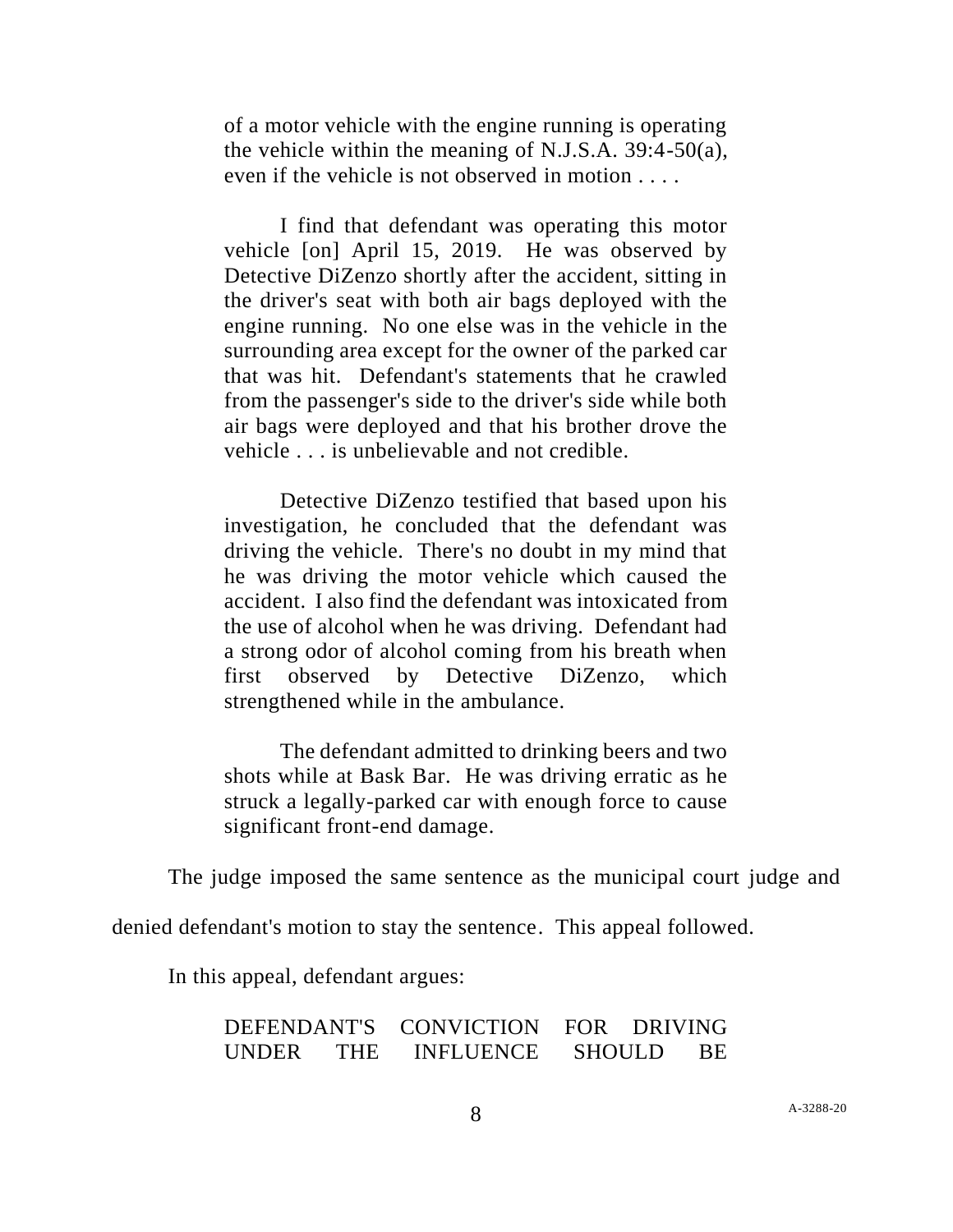REVERSED AND A FINDING OF "NOT GUILTY" ENTERED AS THE FACTUAL RECORD DOES NOT SUPPORT THE LAW DIVISION JUDGE'S DETERMINATION THAT DEFENDANT OPERATED HIS BROTHER'S VEHICLE OR THAT HE EVER FORMED A CONSCIOUS INTENTION TO DO SO.

Our scope of review is limited to whether the conclusions of the Law Division judge "could reasonably have been reached on sufficient credible evidence present in the record." State v. Johnson, 42 N.J. 146, 162 (1964). We apply the two-judge rule. We do "not undertake to alter concurrent findings of facts and credibility determinations made by two lower courts absent a very obvious and exceptional showing of error." State v. Robertson, 228 N.J. 138, 148 (2017) (quoting State v. Locurto, 157 N.J. 463, 474 (1999)). Accordingly, this court's review of the factual and credibility findings of the municipal court and Law Division judges "is exceedingly narrow." State v. Reece, 222 N.J. 154, 167 (2015) (quoting Locurto, 157 N.J. at 470).

Defendant contends that the factual record did not support the Law Division judge's determination that defendant was not operating the vehicle within the meaning of N.J.S.A. 39:4-50(a). We disagree.

A person is deemed to have been driving while intoxicated if that person "operates a motor vehicle while under the influence of intoxicating liquor,

9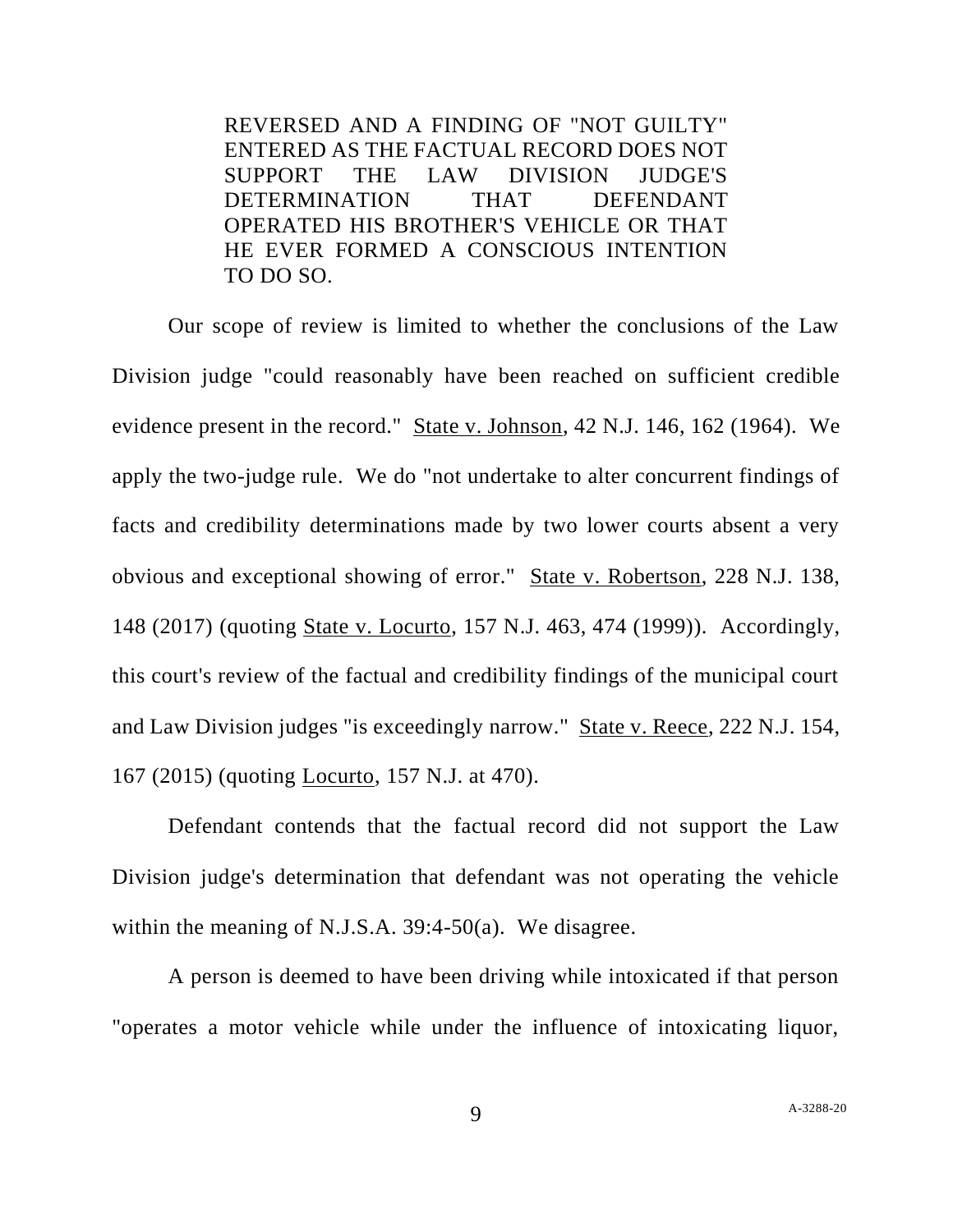narcotic, hallucinogenic or habit-producing drug . . . . " N.J.S.A. 39:4-50(a). The State does not have to prove actual operation. State v. Ebert, 377 N.J. Super. 1, 10 (App. Div. 2005). "Operation may be proved by any direct or circumstantial evidence—as long as it is competent and meets the requisite standards of proof." Id. at 10 (quoting State v. George, 257 N.J. Super. 493, 497 (App. Div. 1992)). Generally, the State can prove operation in three ways: (1) "actual observation of the defendant driving while intoxicated," (2) "observation of the defendant in or out of the vehicle under circumstances indicating that the defendant had been driving while intoxicated," or (3) "by defendant's admission." Id. at 11 (citations omitted).

As we recently explained in State v. Thompson:

 $[N.J.S.A. 39:4-50(a)]$  prohibits "operaterion" of a vehicle while under the influence. "Operation" has been interpreted broadly, State v. Tischio, 107 N.J. 504, 513-14 (1987); State v. Mulcahy, 107 N.J. 467, 478 (1987); State v. Wright, 107 N.J. 488, 494-503 (1987); State v. Sweeney, 40 N.J. 359, 360-61 (1963), and encompasses more than just "driving" a vehicle. Operation, for example, includes sitting or sleeping in a vehicle, with the engine running, even when the vehicle isn't in motion. Indeed, [t]he Supreme Court has recognized that "operation" may be found from evidence that would reveal "a defendant's intent to operate a motor vehicle." Tischio, 107 N.J. at 513. Thus[,] an intoxicated person could be found guilty of violating N.J.S.A. 39:4-50(a), when running the engine without moving the vehicle, as here, or by moving or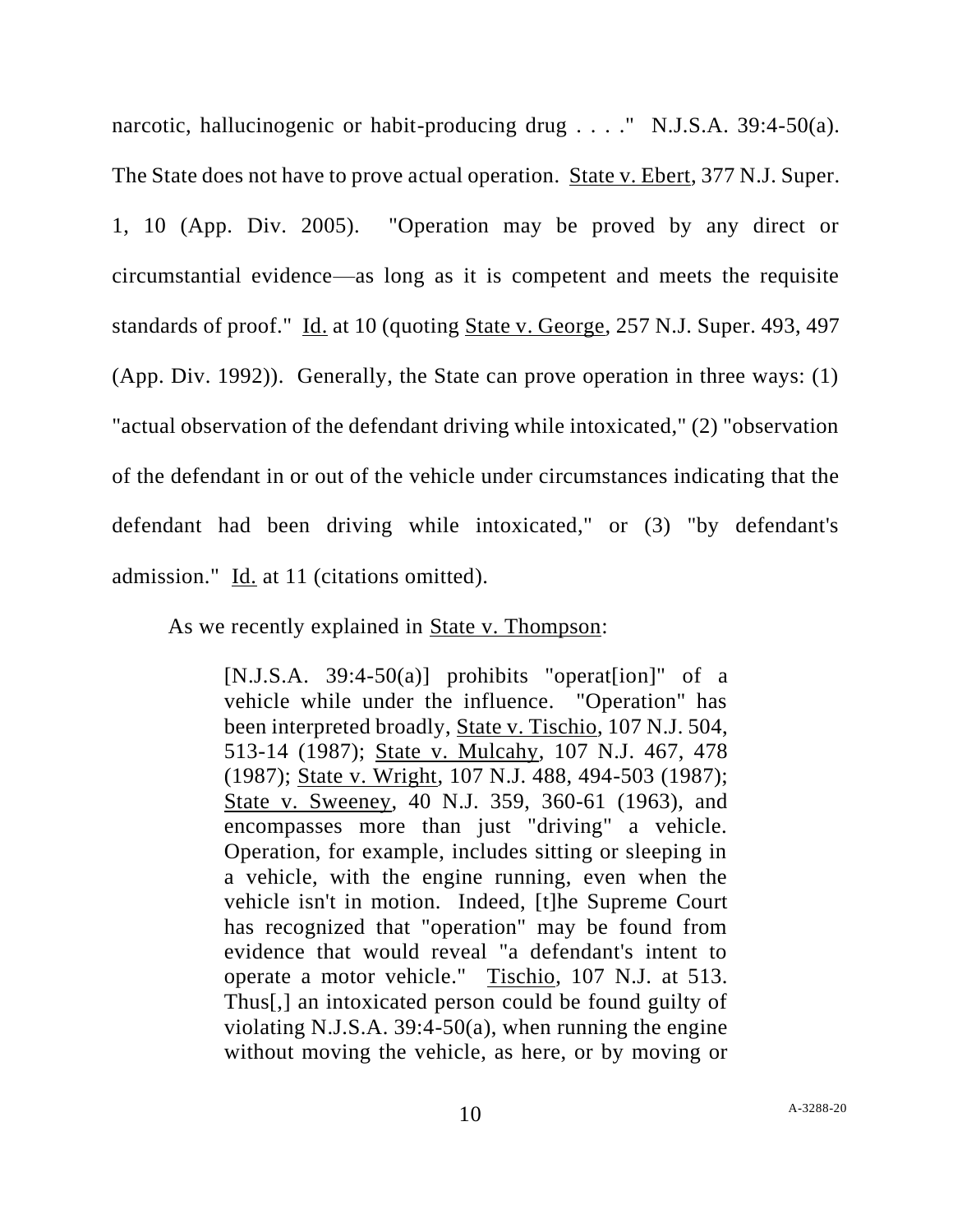attempting to move the vehicle without running its engine, see State v. Stiene, 203 N.J. Super. 275, 279 (App. Div. 1985). The Supreme Court has held that an individual who staggers out of a tavern but is arrested before he is able to insert a key into his vehicle's ignition may be convicted of N.J.S.A. 39:4-50(a). Mulcahy, 107 N.J. at 470, 483. In short, operation not only includes the circumstances to which we have just referred but may also be established "by observation of the defendant in or out of the vehicle under circumstances indicating that the defendant had been driving while intoxicated." [Ebert, 377 N.J. Super. at 11]. For example, we sustained a DWI conviction where the defendant was not even in her vehicle but instead was looking for her vehicle in a restaurant parking lot while in an intoxicated state. See id. at 9- 11. There is no doubt that an intoxicated and sleeping defendant behind the wheel of a motor vehicle with the engine running is operating the vehicle within the meaning of N.J.S.A. 39:4-50(a), even if the vehicle was not observed in motion; it is "the possibility of motion" that is relevant. Stiene, 203 N.J. Super. at 279.

[462 N.J. Super. 370, 374-75 (App. Div. 2020) (footnotes omitted), certif. denied, 246 N.J. 214 (2021).]

Here, both the Law Division and the municipal court determined that defendant operated the vehicle while under the influence. The record amply supports that determination. The record included uncontroverted evidence that upon his arrival at the accident scene, DiZenzo observed: (1) the Toyota's engine was still running; (2) defendant was hunched over in the driver's seat with the airbags deployed; (3) defendant appeared disoriented; (4) defendant's speech